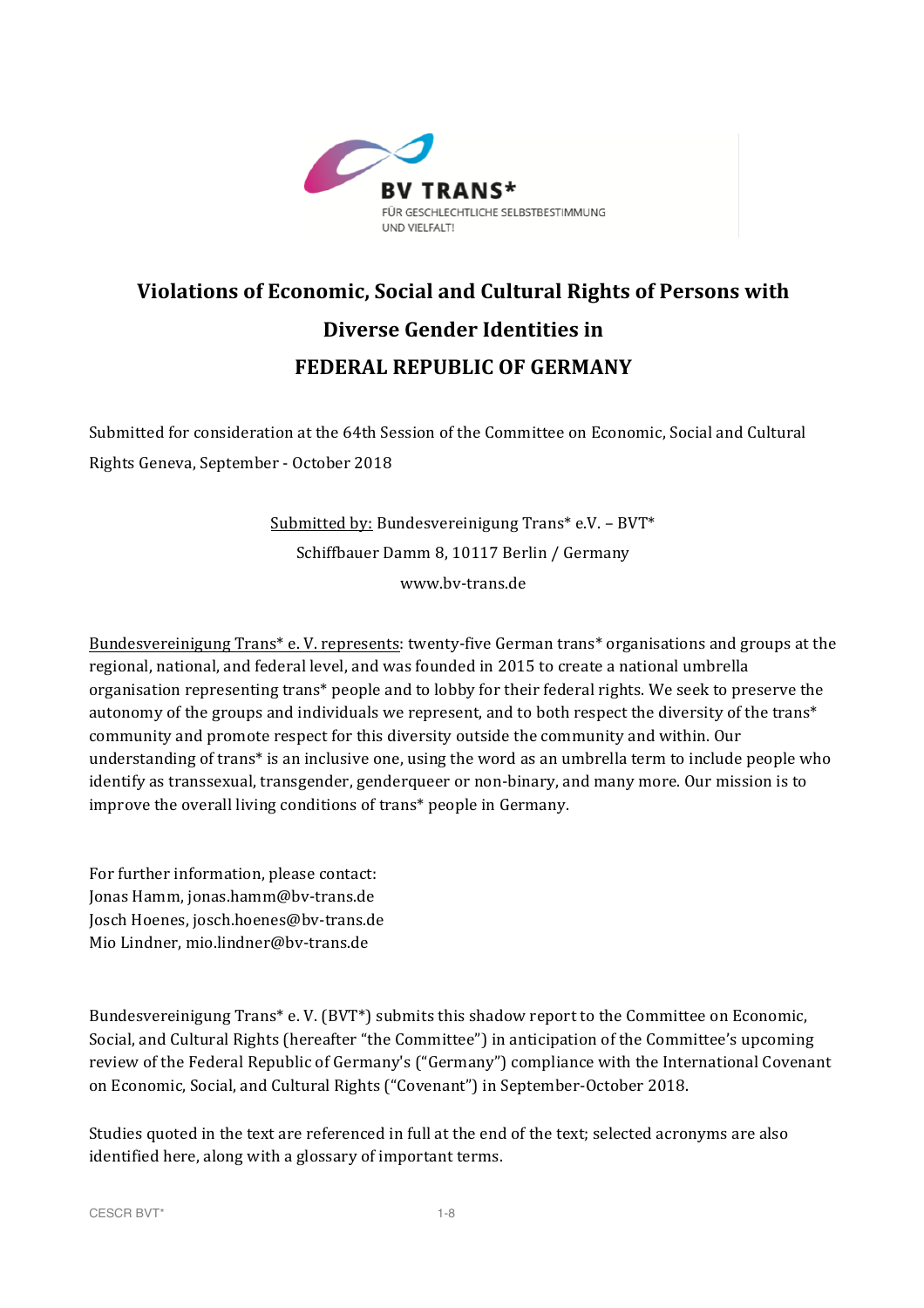## **Summary**

The purpose of this report is to direct the Committee's attention to serious and ongoing violations of the Covenant rights of persons with diverse gender identities in Germany. The information provided in this report is relevant to Issue No. 8 in this Committee's List of Issues for Germany:

> *Please provide statistical data on the number of surgeries performed on intersex infants* and children. Please indicate the measures taken to address the challenges, physical and mental, faced by intersex infants and children. Please *indicate* the *impact* of the decision to allow a third gender option on birth *certificates in 2013 on the situation of intersex infants and children. Please also provide information on the measures taken to combat and prevent*  discrimination and violence based on sexual orientation and gender identity and *indicate* whether the State party has the intention to make explicit reference to *homophobia in its hate crime leaislation.i*

In particular, this report will focus on Germany's violation of its obligation to guarantee the enjoyment  $-$  without discrimination on the basis of gender identity  $-$  of the following Covenant rights:

- I. The right to non-discrimination (Article 2)
- II. The right to health (Article 12), including the right to sexual and reproductive health;
- III. The right to work (Articles  $6$  and  $7$ );
- IV. The right to protection of the family, mothers and children (Article 10); and
- V. The right to education (Article 13).

This report will conclude with suggested recommendations to be made in this Committee's Concluding Observations. 

#### **I. Violations of Non-discrimination**

The Constitutional Court ruled that a third gender option must be introduced until the end of 2018 to recognize intersex persons who identify outside the gender binary<sup>ii</sup>, but it remains unclear if the third option will be open to non-binary trans\* persons or reserved exclusively for intersex persons. Trans\* persons can only change their names and gender marker from "male" to "female" or vice-versa. There is no legal status for persons outside the gender binary, and yet  $25\text{-}75\%$ <sup>iii</sup> of trans<sup>\*</sup> persons identify as "non-binary". Since *binary trans*\* persons have the right to be recognized before the law and *nonbinary intersex* persons have the right to be recognized before the law, *non-binary trans*\* persons must also have the right to be recognized before the law.

### **II. Violations of the Right to Health**

Article  $12$  (1) of the Covenant confirms the right of every individual to the "enjoyment of the highest" attainable standard of physical and mental health".iv States parties are obliged to guarantee the exercise of this right "without discrimination of any kind", vincluding discrimination on the basis of sexual orientation and gender identityvi.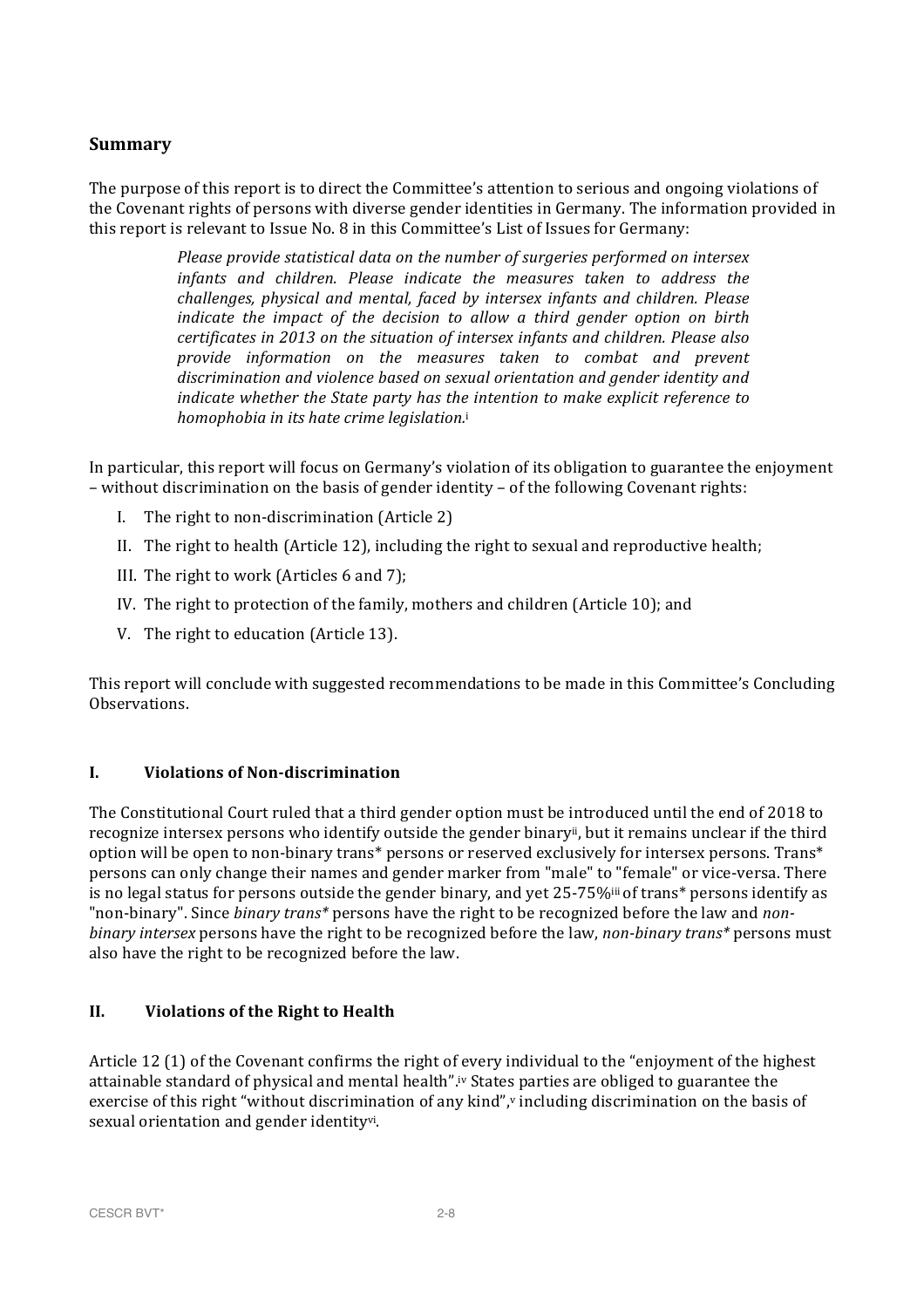According to the General comment No. 22 (2016) on the right to sexual and reproductive health, "[t]he right to sexual and reproductive health is also indivisible from and interdependent with other human rights. It is intimately linked to civil and political rights underpinning the physical and mental integrity of individuals and their autonomy, such as the rights to life; liberty and security of person; freedom from torture and other cruel, inhuman or degrading treatment; privacy and respect for family life; and non-discrimination and equality."vii

Germany has failed to meet its obligation with respect to health. Persons with diverse gender identities face discrimination in obtaining equal access to healthcare services (see Section IIIA). In a broader perspective, they are denied respect for their gender identity and are confronted with pervasive violence and discrimination (see Section IIIB).

## A. Discrimination in Access to Health Care Services and Discriminatory Treatment by **Health Care Providers**

The right of persons in Germany with diverse gender identities to equal access to quality healthcare is violated in three ways: first, by the lack of adequate attention to their particular health needs and the failure to adequately train healthcare providers to address these needs; second, by discriminatory practices of health practitioners in hospitals, medical centres, and clinics; and third, through a discriminatorily outdated health insurance payment system which disregards human rights through its gender reassignment measures. The current concept is still based on ongoing psychopathologization – i.e., enforcing  $12-18$  months of psychotherapy on trans\* persons who wish to access trans\*-related healthcare, regardless whether they need or want psychotherapy or not.

### **1.** Inadequate attention to the health needs of persons with diverse gender identities and failure to train health providers to address these needs

Healthcare providers violate the right to health of persons with diverse gender identities in that healthcare establishments do not provide the necessary services and healthcare providers lack the appropriate information and training to attend to theses individuals' health requirements.

For example, trans<sup>\*</sup> persons, who are pregnant, giving birth, or nursing do not have adequate access to reproductive health services provided by public and/or private healthcare providers. The State has failed to develop and implement any mechanisms or programs to ensure the availability of these services to trans\* persons giving birth, who are pregnant, giving birth, or nursing.

Professional community-based counselling has proved to be a valuable tool for not only trans\* persons, but also their families and other individuals invested in their wellbeing such as teachers, social workers and mental health professionals dealing with trans\* issues for the first time. A recent study on professional community-based counselling facility found that 93% of its users found counselling helpful and 82% indicated it was important to them that the counsellor was a trans\* person themselves<sup>viii</sup>. Counselling is often the first place to go when seeking accurate information on trans\* issues or help in the coming-out process, despite the fact that there are currently only a handful of professional trans\* counsellors in Germany, approximately amounting to no more than six full-time jobs.

The State has not developed a health policy or training for healthcare providers to promote health services for or the inclusion of persons with diverse gender identities in health services for this vulnerable group. This failure violates Article 12, as the State is not fulfilling its obligation to ensure that the right to health of these individuals is effectively protected, promoted, and enforced.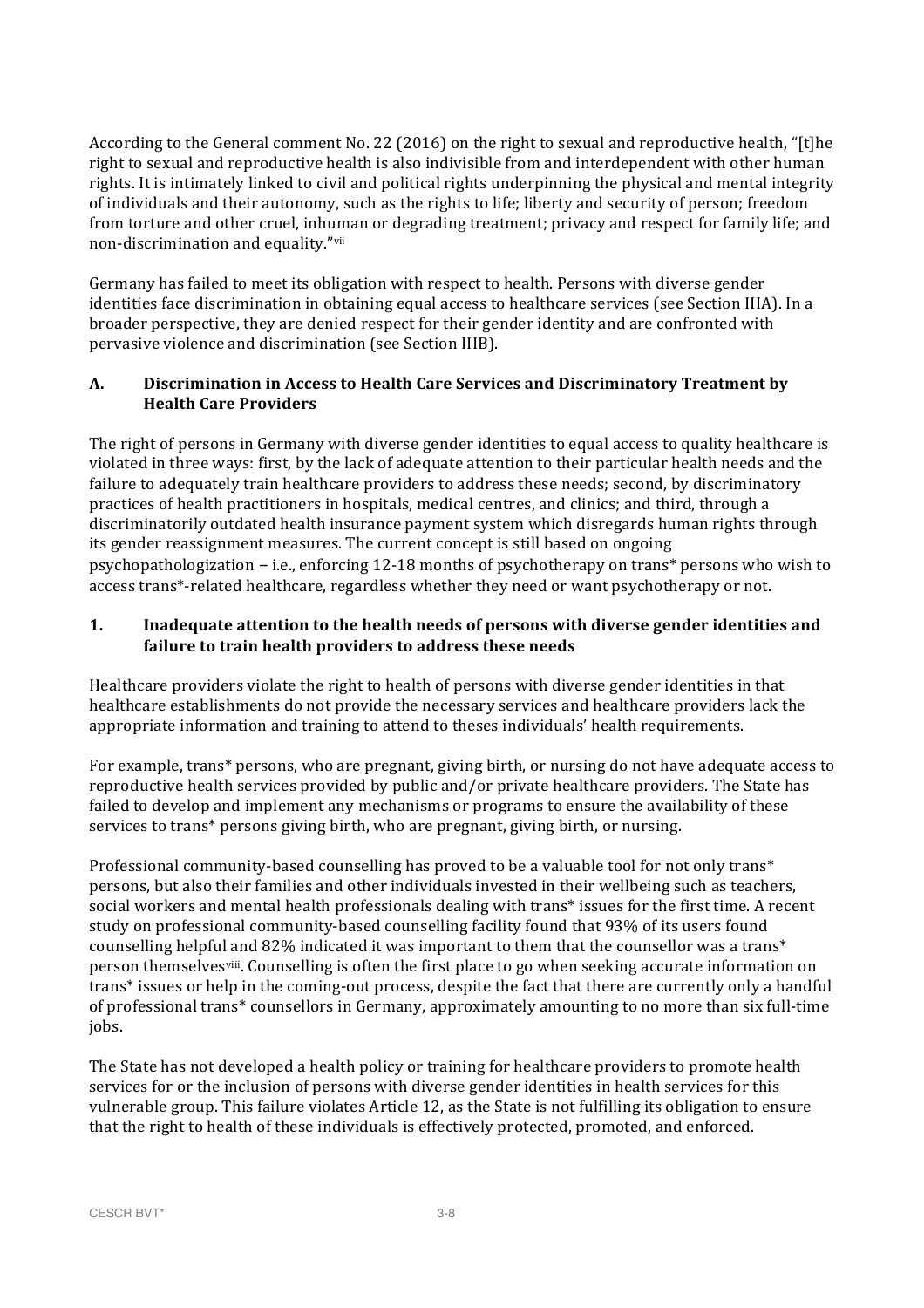#### 2. Discriminatory practices of healthcare practitioners in hospitals, medical centers, and **clinics**

#### *Case Study:*

*There is one large university hospital with a department for Sexology and Sexual Medicine. Because of their positive reputation, trans\* persons seeking gender-confirming treatment are often referred to this place. There, their experiences range from slightly irritating to traumatizing.* 

- *One former patient, a trans\* woman, described that she was "interrogated" on her first* appointment by a panel of more than five people for an hour, after which the leading psychiatrist *proclaimed that she was "not a transsexual"* and they wouldn't treat her. After this experience she did not dare to approach trans\*-specific healthcare providers for several years. She transitioned eventually, but lost precious years and suffered severe mental stress.
- Another patient described that a psychiatrist of this hospital, instead of treating her with gender*confirming hormones* – as was her request – treated her with GnrH-Analoga instead, blocking all sexual hormones in her body in order to find out if her "transsexual fantasies" would persist *without testosterone. This is not only against the current (and outdated) standards of care, but is unheard of and needs to be classified as an appalling human experiment.*
- A third patient, a trans<sup>\*</sup> minor, was prescribed hormone blockers (GnrH-Analoga) until his *eighteenth birthday – these blockers are designed to and would have 'paused' biological puberty*  to 'buy time' for the patient. When the patient turned eighteen the treatment was terminated without ensuring continued treatment in another facility and without even providing a referral *letter for additional hormone treatment. Therefore, at eighteen years of age, his biological female* puberty resumed while he was desperately searching for a psychotherapist who would write a referral letter for gender-confirming hormone therapy.

The anecdotes are countless. Although the facility has a very bad reputation among trans\*-specific health-care providers, they generally have a good academic reputation and are considered 'experts', therefore trans\* persons are continuously referred there. This especially happens to vulnerable people without community contacts, who cannot be warned by their peers.

### *Case Study:*

• A mother of a trans<sup>\*</sup> minor (eleven years old in 2009) approached a specialised Child and *Adolescent Psychiatry. The mother is worried about the future of her child, whom she thinks from as* early as age one is transgender. She considers it necessary to start a treatment with hormone blockers (GnrH-Analoga). The child goes on to live their early childhood in their verbalized *gender.* Without any social or behavioral problems the child completes primary school. There was *the concern that with the onset of puberty the minor will develop psychological strain through the impact of endogenous sex hormones, which prompted a diagnostic process for years: three* experts and specialists of Child and Adolescent Psychiatry were assigned for interviews, exploration, diagnostics, and questionnaires. The result showed three contradictory expert *reports. Moreover, the entire process was so lengthy that the child's biological puberty resumed* and the psychological strain that resulted was so more severe than it ever was during childhood.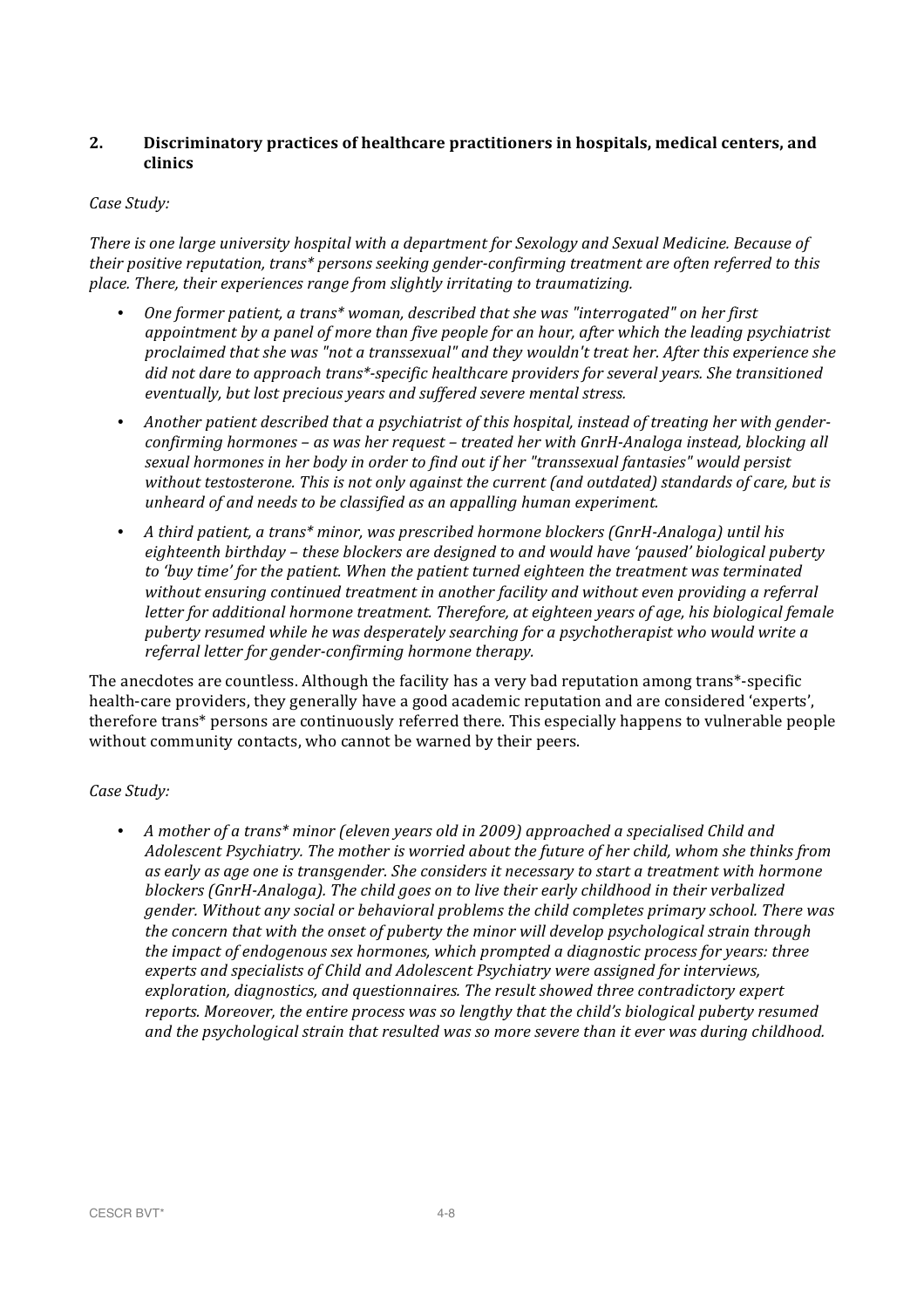### **B.** Failure to Protect Against Violence, Discrimination, Homophobia, **and Transphobia**

Germany has failed to meet its obligation to protect persons with diverse gender identities from violence and discrimination. It has failed to amend its Constitution and enact laws that specifically and comprehensively prohibit discrimination on the basis of gender identity and that adequately address the problem of hate crimes. On the contrary, Germany still has laws that actively discriminate against trans\* persons. 

#### *Case Study:*

- Although not explicitly required by the "Law on Transsexuals" (TSG), long-established common practice for the courts is that trans\* persons be subjected to the full set of psychiatric diagnostic criteria of the ICD-10 (including the so-called "real-life-test") by two independent 'experts'.
- The lengthy and heteronomous court process is endangering the health of trans\* persons (in several instances developing depression or suicidal tendencies) and is rendering them vulnerable to blatant discrimination (i.e., in the labour market).
- Trans\* refugees and asylum-seekers are among the most vulnerable people in Germany, often fleeing transphobia in their home countries just to experience transphobia from other refugees in German shelters as well as xenophobia and transphobia in the German system. Often, they decide against disclosing their trans\* status or coming out as trans\* for fear of violence within their refugee shelter. Consequently, the City of Berlin decided to regard trans\* refugees as "vulnerable persons" in the sense of the EU Directive 2013/33/EU, which allows for special protection. Unfortunately, neither the federal government nor any of the other constituent states (Länder) has followed this example. Additionally, trans\* refugees are not entitled to LGR or trans\*-related healthcare until the asylum procedure is completed, which often takes more than a year.
- Although the majority of trans\* persons discover their gender identity before the age of eighteen, transitioning as a minor is extremely difficult. Access to LGR or trans\*-related healthcare is more complicated than it is for adults and only available with explicit consent of both parents. If parents don't support their trans\* children's identity it leads to high levels of gender dysphoria, anxiety, depression, and suicidal thoughts amongst trans<sup>\*</sup> minors – whereas trans\* children who are supported in their identities are just as healthy as their non-trans peers<sup>ix</sup>. This violates children's right to health as well as their right to express views affecting them and be heard according to their age and maturity. While access to trans\*-related healthcare is not regulated by the state but by the medical profession itself through, the government could – and should – send a strong signal by strengthening trans\* minors right to self-determination and ending legal discrimination.

In view of the evidence of violence and discrimination against persons with diverse gender identities, it is particularly important that Germany abolish laws that discriminate against trans<sup>\*</sup> persons and adopt legislation against violence and discrimination on the basis of gender identity. The adoption of such laws must be followed by vigorous enforcement and by an educational campaign teaching the principles of equality, equity, and respect for gender diversity.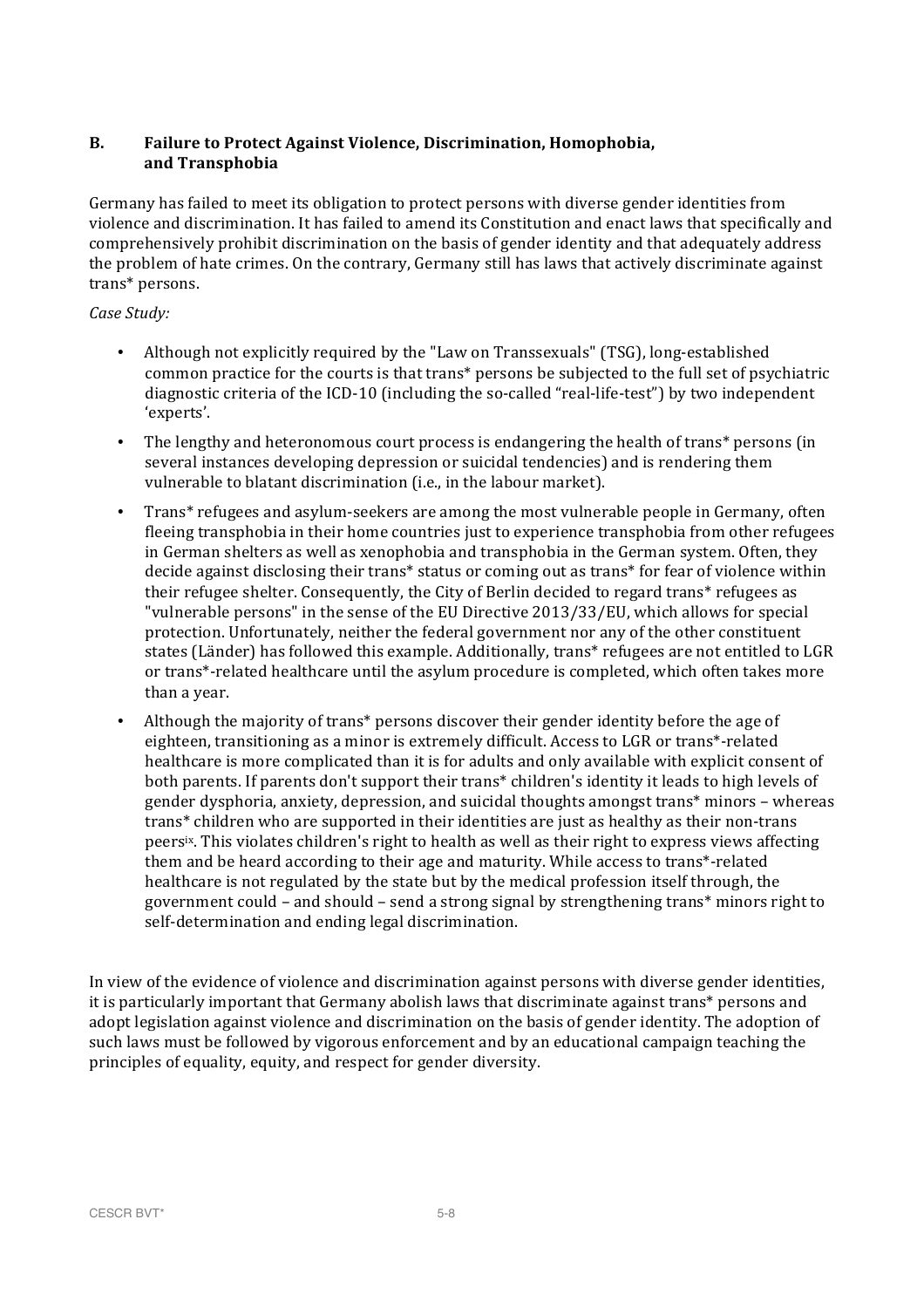## **III. Violations of the Right to Work**

Under Articles  $6, 7$ , and  $2(2)$  of the Covenant, Germany has the obligation to protect persons with diverse sexual orientations and gender identities from employment discrimination.<sup>x</sup> Unfortunately, Germany has not complied with this obligation. The German General Equal Treatment Act (AGG) needs reformation in several points. For example, it needs to apply to public institutions such as schools, public authorities, and universities, but also needs its period in which to assert claims to increase from two to six months, to include the right of appeal for anti-discrimination associations, and to strengthen individuals' protection against sexual harassment.

## **IV.** Violations of the Right to Protection of the Family, Mothers and Children

Under Article 10, Germany has the obligation to provide the widest possible protection and assistance to families without any discrimination for reasons of parentage, with which Germany has not complied. The right to private life (Article 8 of the European Convention on Human Rights [ECHR]) is infringed through not listing trans<sup>\*</sup> parents as their recognised gender in birth registers and on their children's birth certificates, which undermines the right to non-discrimination at the very least, if not resulting in greater stigmatisation, dependence, and the overall perpetuation of heteronomy (Article 14 ECHR). 

*Case Study:*

• After a TSG procedure trans\* persons are legally recognised in every aspect of life except one: parenthood. Shortly after the sterilization requirement for LGR was dropped in 2011, a trans\* *man gave birth to a child and has been struggling to be recognised as a father ever since. The Federal Supreme Court (BGH)* recently ruled that, although his legal name and status are male, *he* is to be registered as "mother" with his former female name in the birth register and on his *child's birth certificatexi, which effectively lists a parent that does not legally exist. The subsequent problems are numerous, including making it impossible for him to register his child in school,* vacation abroad, or simply prove that he is the child's parent without disclosing his trans\* status, subjecting himself and his child to discrimination in the process. The Federal Constitutional Court rejected the appeal of the complainant without explanation in May 2018.

The current draft law (June 2018) on Amendments for civil status by the federal Ministry of Internal Affairs states that every person who gives birth to a child is the mother of the child regardless of the individual's civil gender status. This a deterioration compared to the current legal situation. The BGB §1591 states that the "mother of a child is the woman who gives birth to the child." Currently there is no legal regulation for people who give birth to children who do not identify as "woman".

### **V. Violations of the Right to Education**

Persons with diverse gender identities in Germany also experience discrimination in education, in violation of their right to education under Article 13 of the Covenant.

Homophobia, transphobia, and related discrimination in schools have serious consequences for students with diverse gender identities. They damage the victims' self-esteem, which can then lead to lower grades and a higher likelihood of dropping out of school – ultimately sabotaging their future.

Children and adolescents need clearly-regulated protection from discrimination but also encouragement and support so that they can develop in their own living space in their self-defined social gender. It is therefore important that the adoption of protective laws must be followed by a nationwide educational campaign teaching the principles of equality, equity, and respect for sexual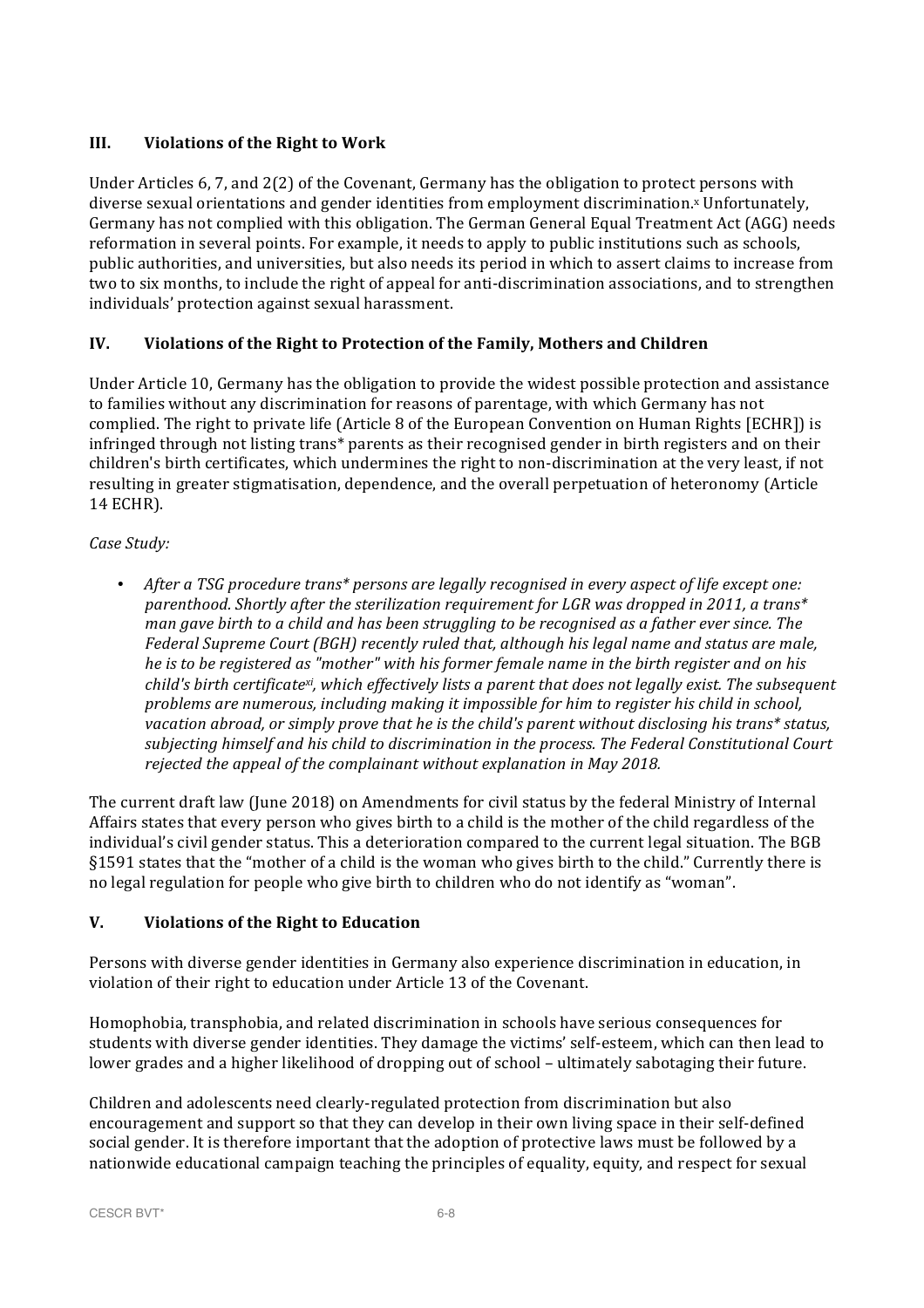differences. These principles should also be included in university curriculums for students studying to become teachers.

- Recognition of and respect for a student's gender identity and/or expression depends on the willingness and anti-discrimination policies of schools. Once LGR is complete, schools are legally obliged to use the student's correct name and pronoun, but before this can even happen pupils rely on the supportive environment created by the goodwill of teachers, pupils, and parents. This can be easily encouraged by dropping prohibitive barriers to LGR (see Section 2B)
- Access to physical education class of choice is completely unregulated; it depends completely on the willingness and anti-discrimination policies of schools.
- Access to bathroom of choice is completely unregulated; it depends completely on the willingness and anti-discrimination policies of schools.
- There is currently no available statistic of the number or rate of trans\* pupils dropping out of school, but experience in trans\* counseling centers indicates that many trans\* pupils who develop severe symptoms of minority stress often stop going to school and therefore drop out at some point.

### **VI. Suggested Recommendations for Germany**

We respectfully urge this Committee to make the following recommendations to Germany:

The German government should set up a national strategy on gender identity and expression, including establishing within the Federal Ministry of Health a specialist department for trans\* and non-binary services. The latter would include a consultation and law unit to assist with the overall reformation of the "Law on Transsexuals" (TSG) and the establishment and expansion of a broadbased, medical-psychological interdisciplinary care structure. The strategy should further address all demands posed by the Transgender Resolution of the Council of Europe (2015), including but not limited to addressing trans<sup>\*</sup> persons in a national suicide prevention strategy, non-discrimination on the labour market, equal opportunities, and equal access to goods and services.

The German government should take more targeted action against discrimination of gendernonconforming identities. The existing "General Equal Treatment Act" is far from meeting the needs of trans\* persons (and others) and also needs revision. The Federal Anti-Discrimination Office (ADS) Bund) should work comprehensively on both federal and state levels in close contact with trans\* organizations. Gender-differentiated research and gender- and nonconforming-sensitive evaluation of studies should be encouraged on matters such as gender equality, levels of full- and part-time employment, income levels by sector and gender, race discrimination, ethnic origin, age, religion and beliefs, disabilities, and sexual identity and orientation.

Finally, the German government should establish the possibility to register parents as gender neutral. Trans<sup>\*</sup> and non-binary parents should be allowed to choose how they want to be registered – which name they prefer and what relationship they have to the child (mother, father, or single parent). The BGB (§1591 und §1592) needs to be reformed to include trans\* and non-binary parents. Children of trans<sup>\*</sup> and non-binary parents need to be specifically protected against discrimination.